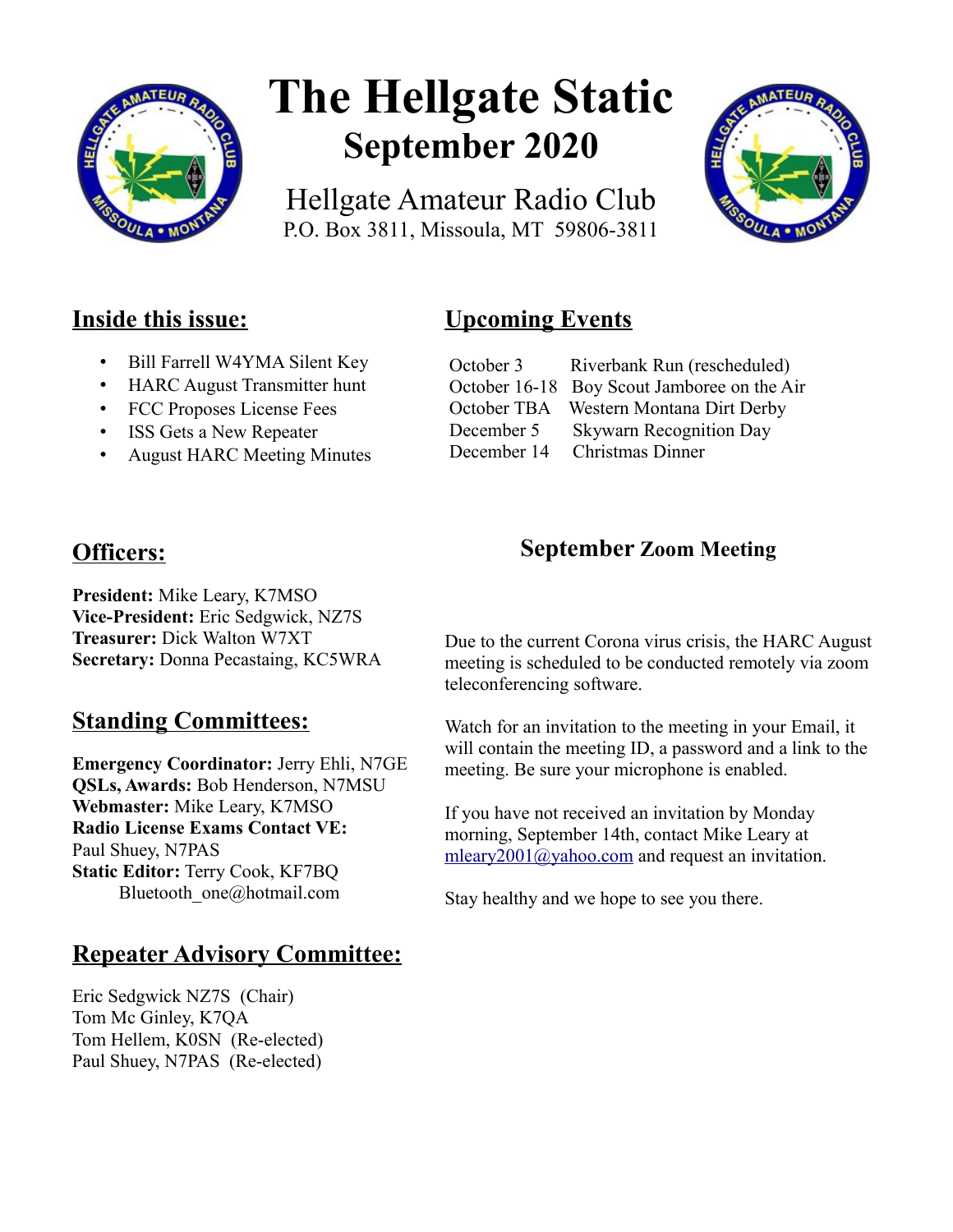#### **William E. Farrell W4YMA Silent Key**



William (Bill) E. Farrell, W4YMA, became a silent key, August 27<sup>th</sup>.

Bill was an active amateur radio operator for many years. He served terms as both president and vice president of the Hellgate Amateur Radio Club, and participated in numerous club activities through the years.

Bill was always a friendly face at the monthly meetings and checked in regularly on the weekly two meter vhf nets.

We will miss him.

Bill wrote this for the series "Getting to know you" published in the Hellgate Static:

By Bill Farrell -

Many of you may recall that I celebrated my  $18<sup>th</sup>$  birthday last year by going to Las Vegas.

Prior to going, I e-mailed the Las Vegas Chamber of Commerce to see if there were any special Leap Year, Leap Day Birthday events planned in Las Vegas as I would be celebrating my 18<sup>th</sup> birthday. They e-mailed me back to say that I shouldn't bother coming, as I wouldn't be able to get into many, if any, of the events there. In my reply,I reminded them: Leap Day comes only once every four years. Their return e-mail was one word! "Amazing"

All of the above to say, in my "18 Leap years" I have covered a lot of ground and accumulated a lot of memories and accomplished quite a few things. I have been truly blessed to have seen and participated in numerous events, radio related.

I worked for RCA Global Communications for over 10 years during which I was a construction Engineering Assistant, New York City; Station Office Manager, Paumalu, Hawaii; and finally Office Manager, San Juan, Puerto Rico. My mentor was Thomson H Mitchell, President of RCA Global Communications, a wholly owned subsidiary of RCA. Mitchell felt he was beholden to the Name "William E Farrell" who was Professor of Steam and Mathematics at Annapolis U S Naval Academy. I was my uncle's name sake and Mitchell was to say "thanks to the Professor through me"

RCA Global Communications was THE original RCA until the FCC made then divest themselves of the manufacturing aspect of the company due conflict of interests.

RCA was originally founded by the U.S. Navy, General Electric, and United Fruit Company. All of which were in response to the British Marconi Wireless Company which had the first world wide network of radio stations. The United States Navy didn't want their world-wide communications carried by a foreign nation, so that was the driving force behind establishing a US Communications company.

My first overseas assignment was to dismantle a Marconi Receiving station located in Koko Head volcano crater on Oahu, Hawaii, and relocate it to the Paumalu Ridge on Oahu's North shore. While on Oahu, I was privileged to know and work with Ralph Thomas KH6UK (SK), who was the first to EME from Hawaii to Annapolis, MD, US Naval Academy on 440Mhz.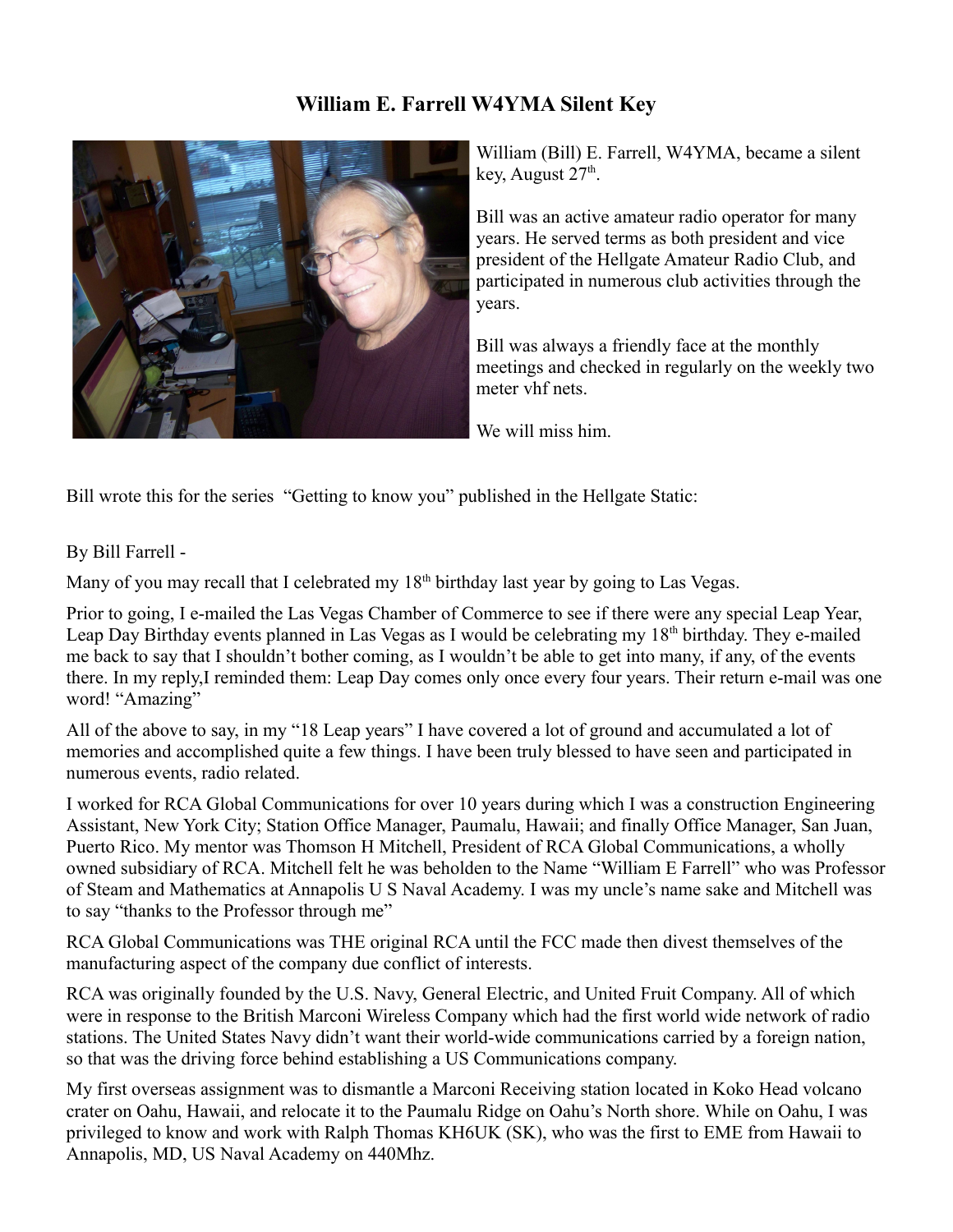As a commercial operation, RCA Global had a number of firsts: the first to utilize SSB as an HF communications method, first with ARQ ( Automatic Error Correction transmissions), first to use Dual diversity signal comparison (using space diversified antennae), and first to establish 1200 Baud HF circuit direct between Hawaii and New York City with 99.9% accuracy rate. Previously 55 Baud was the normal rate for Teletype. At 1200 Baud, data could now be transmitted. Dual frequency and space diversified antennae were the basis for being able to do this. I was involved in a lot of data transmission and data processing both at the transmitting and receiving end of the circuit. 'Reorganizing' is another familiar term in my employment lexicon. Puerto Rico was needing the talents I had developed and used in Hawaii so the "Powers That Be" moved me again.

In Puerto Rico, within six months I brought the District into profitability for the first time in its 40 year history. For me it was simple. I used the FCC accounting procedures that had not been used previously.

On a personal tack, I got my Private Pilot's license (120 minutes to solo) and developed a couple of inventions related to aviation safety, which I patented, one of which the FAA used in a safety training sessions in the early '70's. Also in Puerto Rico I was introduced to the term "Downsizing" and for many, many years ran ahead of the 'tsunami of downsizing'. RCA downsized me! I went to Grinnell Fire Protection as Finance Manager of Puerto Rico, The Caribbean, Central and South America.

Also in Puerto Rico, a huge turning point in my life was made. I was introduced to sobriety and have practiced that way of life now for over 37 years.

With Grinnell again downsizing struck. Grinnell's headquarters being in Providence, RI, I thought I might get on there with my field experience. It was not to be, and I found myself in Rhode Island, unemployed. I got on with the Electric Boat Division of General Dynamics as an auditor of Nuclear Submarine construction in Groton, Connecticut, where I worked for a period of 10 years. Unofficially, I was the employee-assistant for drug and alcohol situations. To my duties of auditing the aspect of Property Management was added. This opened the door to another opportunity closer to my home, I had been commuting about 120 miles a day, and the job was with Aetna Life & Casualty Insurance in Fall River, MA (a two mile "commute"!) As administrator in Aetna, I was involved with the community in many ways, one of which was Fall River's alcoholism prevention task force. This lead to my eventually getting a National Certification as a Drug and Alcoholism Counselor.

That Certification opened another door to work in a Nationally recognized treatment center in Newport, RI. Managed Care Insurance and its restrictions to length of time in a treatment facility caused "Downsizing" to strike again.

A job offer developed in Florida so I went to Charter Glade Hospital in Ft Myers, Florida as Supervisor of the Alcohol Treatment unit of that Psychiatric Hospital. In a very short time (90 days) the hospital went into Chapter 11 ( I guess they were all nuts in the accounting department!) and I was on the streets of Ft Myers, Florida looking for work.

A non-profit organization was opening a residential treatment facility for juveniles and need a counselor so there I went. SWFAS (South West Florida Addiction Services) and I were to share a number of 'dances' in the counseling field. Within a year of employment "downsizing" was part of a weekly managers meeting and so out I went to the State of Florida where a new Juvenile program for addicted youth was being cobbled together out of a number of social service departments.

I signed up with a lot of misgivings. And a "red-tape nightmare" it was! It didn't take long for me to know I was in the wrong place! From there I went to another State operation…Department of Unemployment (I had a lot of experience there!), and once a gain I was doing a long daily commute until a car accident ended that. A few years hiatus battling cancer, then back into the job market where I worked as an auditor in a medical device manufacturing company (Sims-Portex) but downsizing had not gone to sleep…Sims closed and moved to Mexico!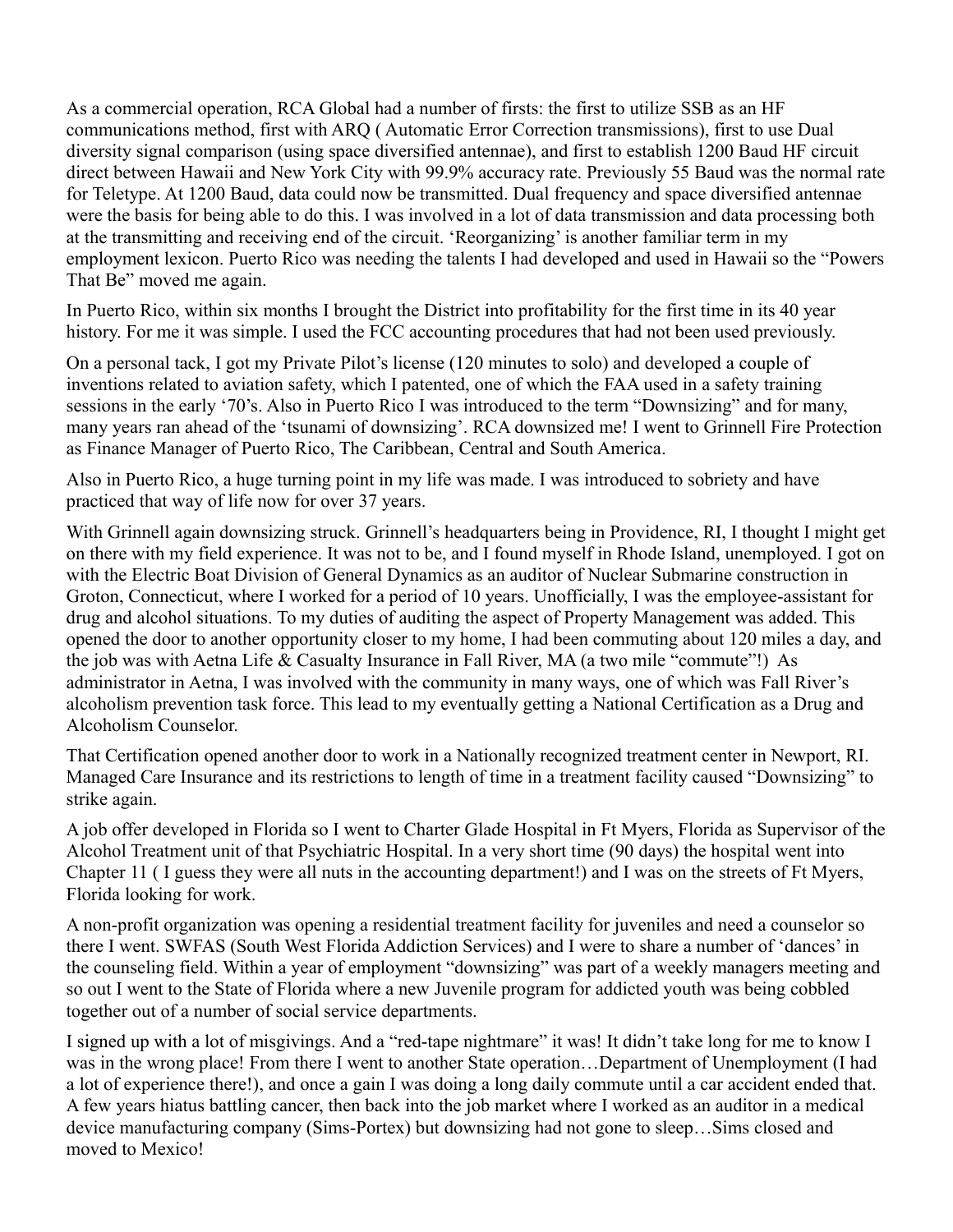What to do! SWFAS on the scene again with a job as counselor for hurricane survivors. While working in the field, I was diagnosed and treated for Adult AD/HD which enabled me to complete writing and publishing a book on that life's journey.

A couple of years hurricane counseling then I, myself, was a victim of Hurricane Wilma in 2005, so I looked for hurricane free areas and came to Missoula, Montana where my friend and college days Fiancé Betsy lives. We have re-connected.

Here in Missoula, I have had a few moves in the employment field, but now am fairly settled in attending school as a Post Baccalaureate Senior at the University, recently initiated into ΦΚΦ, am majoring in Journalism Radio & TV Production and working part time.

I don't know what I will do with another degree… I'll cross that bridge when I get to it

'So there you have it Sports Fans' .

Bill Farrell – W4YMA.





Mike K7MSO ready to go Terry KF7BQ, Dan KI7HLW and Jackie, KC7RBC discuss the hunt.

HARC held its first transmitter hunt in several years, on August 28<sup>th</sup>. Jackie, KC7RBC was the fox and had about nine participants searching for her. We had some problems with a transmitter that over heated and folded back to low power but still had a good time. Terry, KF7BQ and Dan KI7HLW were the first to find her. Dave K7MTD, was second and Mike K7MSO took 3<sup>rd</sup> place.

Thanks to everyone who participated, we hope to have additional hunts in the near future.

## **The Hellgate Amateur Radio Club Two Meter Transmitter Hunt**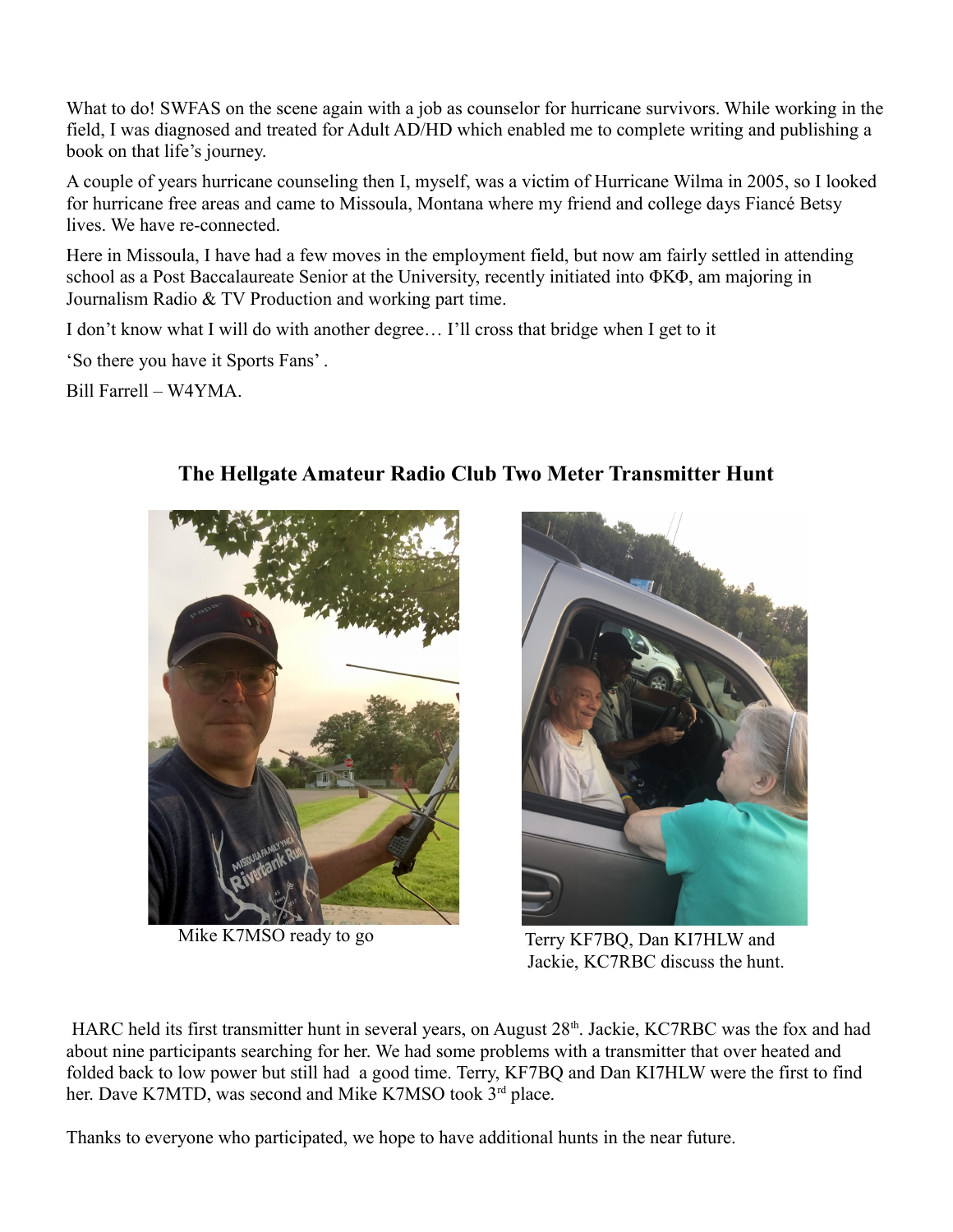#### **ISS Gets a new Crossband Repeater**

The International Space station is now equipped with a new two meter / 70 Centimeter crossband repeater. It operates on an input frequency is 145.990 MHz (you also need a 67 Hz tone) and the output frequency is 437.800 MHz.

The repeater consists of a specially modified Kenwood D710GA transceiver. This should be fun to use, but will redoubtable be crowded as operators become aware of it.

Editor Note: shortly after being operational the repeater was working well but became swamped with signals there are somereports that the repeater is experiencing problems. We hope those can be resolved soon.

#### **FCC Proposes Amateur Radio License Fees**

Amateur radio licensees would pay a \$50 fee for each amateur radio license application if the FCC adopts rules it proposed this week. Included in the FCC's fee proposal are applications for new licenses, renewal and upgrades to existing licenses, and vanity call sign requests. Excluded are applications for administrative updates, such as changes of address, and annual regulatory fees.

The FCC's Notice of Proposed Rulemaking (NPRM) MD Docket 20-270 says:

"As such, several services in the personal licenses category will be subject to new fees. One such example is Amateur Radio Service licenses, which were not listed on the fee schedule in section 8 of the Act, but are now subject to fees under the broader mandate of the RAY BAUM's Act."

The ARRL notes:

"The Act requires that the FCC switch from a Congressionally-mandated fee structure to a cost-based system of assessment. In its NPRM, the FCC proposed application fees for a broad range of services that use the FCC's Universal Licensing System (ULS), including the Amateur Radio Service that had been excluded by an earlier statute."

"Deadlines for comments and reply comments will be determined once the NPRM appears in the Federal Register. File comments by using the FCC's Electronic Comment Filing System (ECFS), posting to MD Docket No. 20-270. This docket is already open for accepting comments even though deadlines have not yet been set."

<https://www.fcc.gov/ecfs/filings>

Download the FCC Notice of Proposed Rulemaking at <https://www.fcc.gov/document/amendment-schedule-applications-fees>

Read the ARRL story at

<http://www.arrl.org/news/fcc-proposes-to-reinstate-amateur-radio-service-fees>